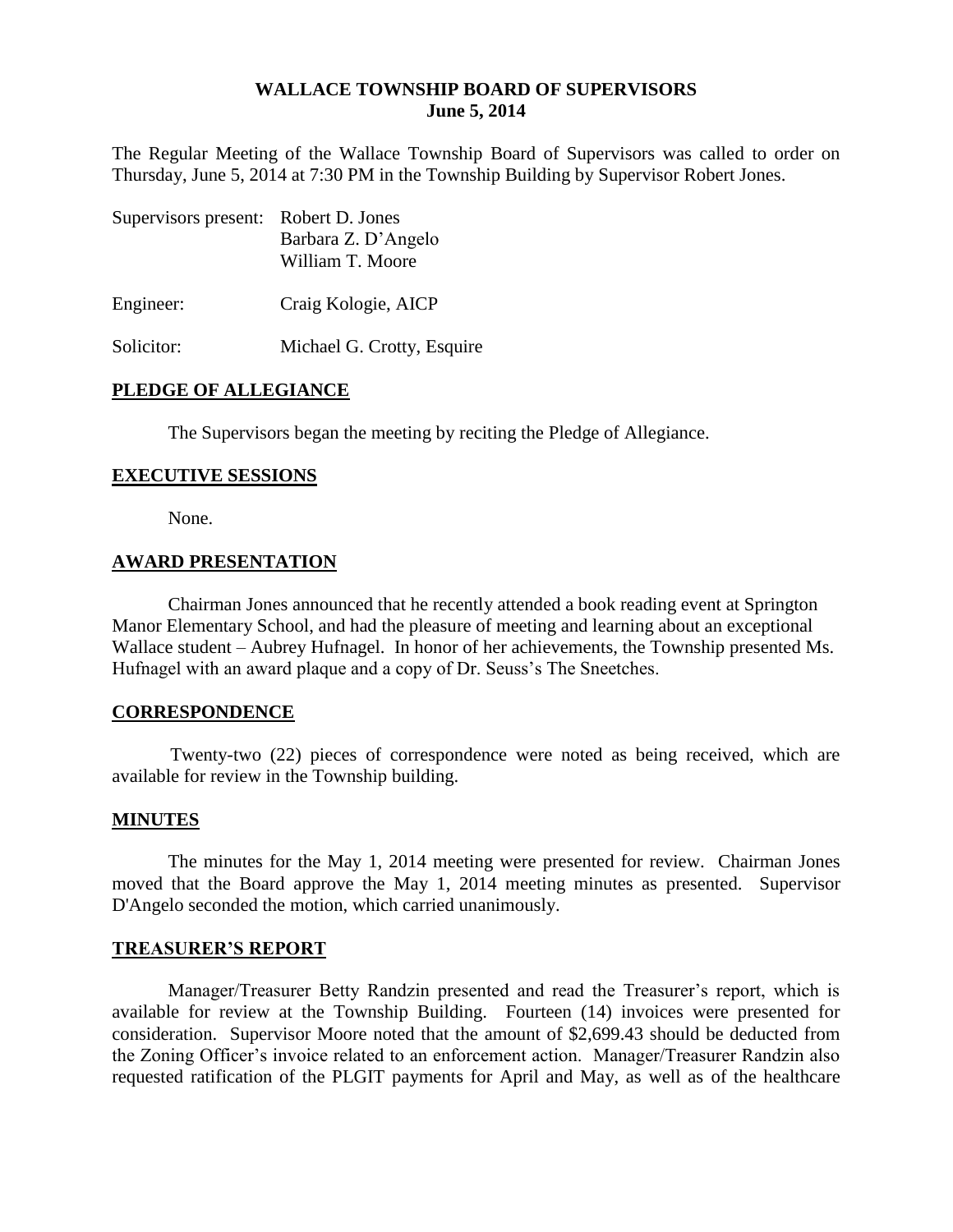payment. After discussion, Chairman Jones moved that the Board approve and ratify the payment to Independence Blue Cross for health insurance. Supervisor D'Angelo seconded the motion, which carried unanimously. Chairman Jones next moved that the Township authorize the payment of the fourteen (14) invoices on the bills list, with the reduction on the Zoning Officer's invoice, for an aggregate of \$40,144.85 (inclusive of the ratified health insurance payment). Supervisor D'Angelo seconded the motion, which carried unanimously. Lastly, Chairman Jones moved that the Township approve and ratify the PLGIT invoices for April and May, in the amount of \$26,237.10. Supervisor D'Angelo seconded the motion, which carried unanimously.

### **PENNSYLVANIA STATE POLICE**

Chairman Jones presented the report of the Pennsylvania State Police. Thirty-four incidents were noted as having occurred in May. A copy of the report is available at the Township building.

### **GLEN MOORE FIRE COMPANY**

GMFC Captain Mike King provided the report on behalf of the GMFC. He noted that the GMFC responded to twenty-eight (28) calls for the month of May, seven (7) of which were in Wallace Township. Mr. King also noted that new radios obtained through a grant were received and are being prepared for service. The GMFC is also looking forward to participating in Community Day by serving its traditional chicken barbeque feast.

### **WESTWOOD AMBULANCE/ELVERSON AMBULANCE**

No report.

# **EMC**

No report.

# **DARC**

No report.

# **PARK AND RECREATION COMMISSION**

Rebecca Cesarz provided the report of the P&R Commission. It is in the process of finalizing preparations for Community Day. The schedule, setup, games and activities were discussed. A dedication ceremony for the AED machine donated through the Joshua Tomlinson donations was scheduled for 5:00 p.m.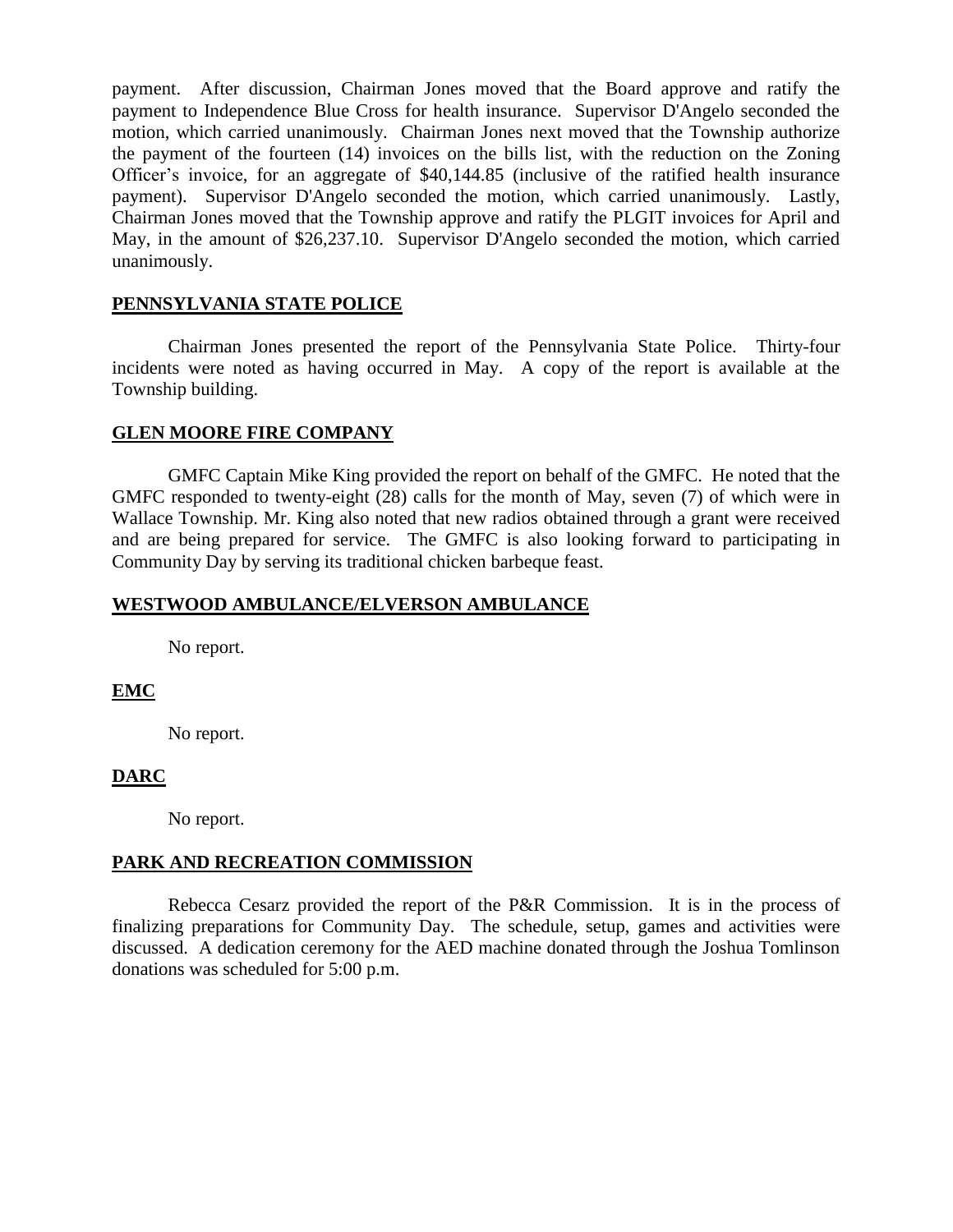### **HISTORICAL COMMISSION/TOWNSHIP ARCHIVIST**

An emailed report from Archivist John Miller was presented by Manager/Treasurer Randzin. The HC is continuing to catalogue its newspaper archives, and Mr. Miller noted that he is preparing a log to track the materials requested for review. Supervisor D'Angelo requested that the HC consider reviewing the history of Burgess Park (including the new Hannum parcel recently acquired by the Township as an extension of the park). Manager/Treasurer Randzin noted that the group of residents who were able to secure the historic designation for Glenmoore Village supplied a check to the Township to reimburse it for various costs associated with the event. Lastly, Supervisor Moore noted that the plaques to display the names and terms of former supervisors were received.

### **TRAILS PRESERVATION BOARD**

No report. Resident Carol Zindel inquired as to the status of the trail restoration in the Highspire Estates development. Craig Kologie indicated that he would be sending a follow up letter to the HOA on behalf of the Trust to follow up on the HOA's plans for repairing the trail corridor as required by the Conservation Easement Agreement. The Board directed Solicitor Crotty to also send a letter about the issue to the HOA.

# **EAC**

Tish Malloy presented the EAC's report by email. The ash tree inspection has been completed and a report is expected in the near future. None of the ash trees inspected had any symptoms of infection. Thirteen (13) ash trees were identified in Wagenseller Park. Once the report is received, the Board will consider treatment and/or removal options for sensitively placed trees. Next, Mrs. Malloy indicated that she has continued to attend meetings regarding the Sunoco pipeline project.

# **GLENMOORE VILLAGE ENHANCEMENT COMMITTEE**

Scott Juenger provided the report of the Committee. The Committee is presently pursuing the preparation of a rendering for the various walkway options through the village. Township Engineer Craig Kologie summarized what would be done through the survey (between his office and the Township's planner, Natural Lands Trust). After discussion, Chairman Jones moved that the Board authorize Castle Valley Consulting and Natural Lands Trust to prepare the renderings, for a cost not to exceed \$3,000. Supervisor D'Angelo seconded the motion, which carried unanimously.

# **AUTHORITY**

No report. Supervisor D'Angelo noted that the Authority is continuing its search for a secretary.

# **PLANNING COMMISSION**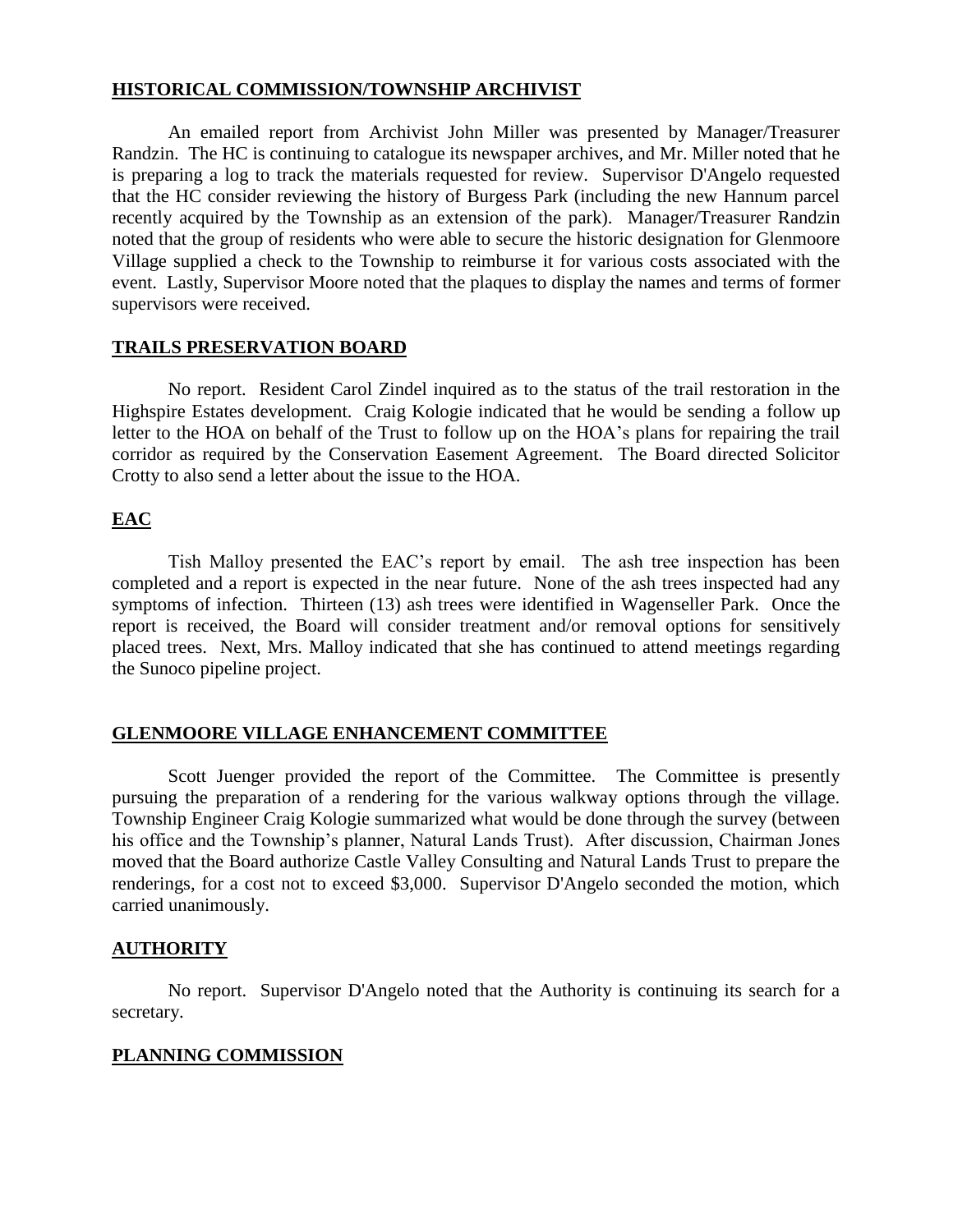Supervisor Moore provided an update as to the Planning Commission. The first draft of the Comp Plan was recently received and is being reviewed. The PC also looked at the model pipeline ordinances prepared by the County. The PC did not like the restrictive nature of many of the provisions, which would limit future non-pipeline development in the Township. Instead, the PC noted that it would be interested in considering provisions to address the screening, noise and lighting of pipeline projects, with encouragement to be given for use of existing right of way areas to locate pipelines. After discussion, the Board requested that Solicitor Crotty prepare a draft ordinance to address these issues for the PC's consideration.

# **OLD BUSINESS**

- a. VPP Grant Comprehensive Plan: See Planning Commission report above.
- b. Township Maintenance Building Roof and Front: Bids were received for the maintenance building improvements. Solicitor Crotty opened and read them. McComsey Builders submitted a quote of \$54,243 (option 1), \$33,437 (option 2) and \$87,680 (option 3). The second bid, from Reisinger Inc., was for \$77,200 (option 1), \$36,600 (option 2) and \$112,000 (option 3). These quotes might exceed construction of a new maintenance garage, and the Township Engineer was requested to undertake the necessary review and materials for the Board to consider doing so. After discussion, Supervisor Moore moved that the Board reject all of the bids. Chairman Jones seconded the motion, which carried unanimously.

### **NEW BUSINESS**

- a. Act 167 Stormwater Management Ordinance: The public hearing for the stormwater management ordinance was conducted. No public comment was received. The Board again noted its reluctance to impose an ordinance that could inequitably increase the burdens on private landowners for small projects, but the Township is bound by the provisions required by the Commonwealth and County. The Township has used its discretion to the maximum extent permitted to lessen the negative impact of the implementation of the ordinance on small projects. After further discussion, Chairman Jones moved that the Board approve the ordinance as advertised. Supervisor D'Angelo seconded the motion, which carried unanimously.
- b. Roads Center Line Painting: Tabled.
- c. 2014 Road Repair Project: Craig Kologie is preparing a bid package for the Board's consideration, which will be discussed as the Township's June  $19<sup>th</sup>$  morning meeting.
- d. 2014 Roadside Mowing: Chairman Jones moved that the Board authorize and approve the Roadside Boom mowing to be done by Trego Enterprises in the amount of \$458. Supervisor D'Angelo seconded the motion, which carried unanimously.
- e. Sale of 1996 Ford Dump Truck: The minimum bid price for the sale of the Township's dump truck was discussed and the Board has chosen to keep it at \$3,500. Bids are to be submitted by July  $3<sup>rd</sup>$ .